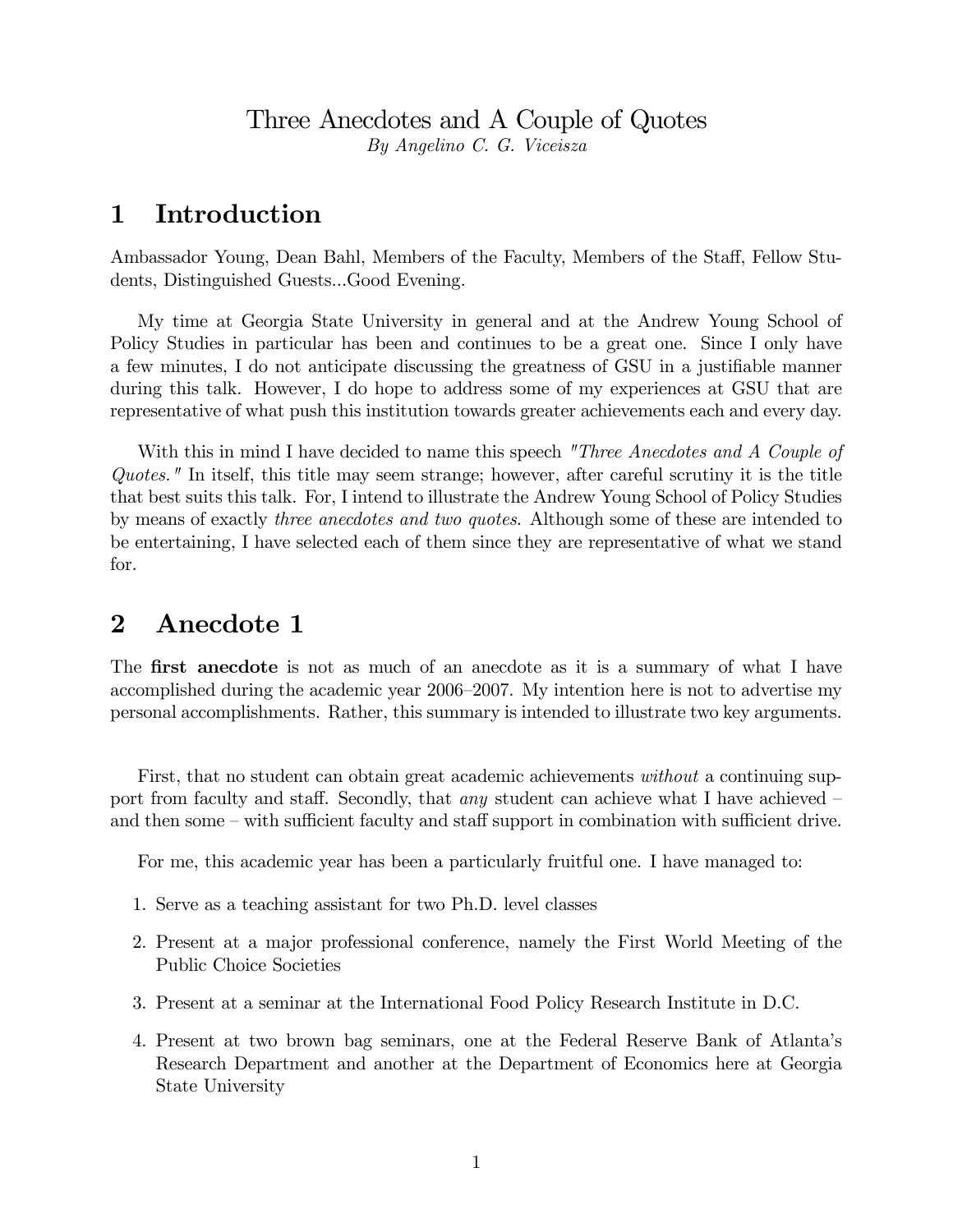- 5. Receive two academic awards for excellence in research. First, an honorable mention from the Public Choice Society for one of the three best papers submitted for the Knut-Wicksell Prize and secondly, the Joseph K. Heyman Scholarship from the Atlanta Economics Club
- 6. Receive an academic award for excellence in teaching, namely the Theodore C. Boyden Excellence in Teaching Award from the Andrew Young School of Policy Studies
- 7. Obtain a Georgia State University dissertation grant for support of my research on corruption and yardstick competition and two travel grants – one from the GSU Economics Department and one from the Public Choice Society
- 8. Finally, secure the position of post-doctoral fellow in experimental economics with the Market, Trade and Institutions Division at the International Food Policy Research Institute in Washington, D.C. to begin fall of this year.

So, the accomplishments are quite a few. However, what must an outside observer conclude from this list of "accomplishments?" One must conclude that I have a set of truly great supporters! It is understood that it takes a certain drive on the part of any student to strive for bigger and better things. However, over and above such drive, a student needs additional support from faculty and staff in order to reach new heights. And the fact is: That I have had truly outstanding supporters throughout my time here at GSU. So, what I want you to take away from this anecdote is that behind every great student stands an even greater group of supporters  $\sim$  consisting of faculty, staff, alumni and of course, family and friends.

# 3 Anecdote 2

The second anecdote is representative of something that I consider to be very important within ANY organization  $-$  a sense of humor. The setting is Ragan Petrie's office in the Andrew Young School of Policy Studies building. I was running some economics experiments. For those of us who are unfamiliar with this concept, economics experiments are research sessions in which mainly students make economic decisions and they are rewarded in cash for their participation.

Consequently, I had some cash on me. It was the end of the day and  $-\overline{\phantom{a}}$  being the meticulous person that I am  $-I$  was trying to balance my cash drawer to the nearest penny. Since I was dealing with a substantial amount of cash, Ragan suggested we close the office door almost fully while I sorted things out. As I was in the middle of my fervent counting, none other than Dave Sjoquist – one of our senior professors – walked into the room to deliver a letter addressed for Ragan which had accidentally been delivered to him.

At first, it did not occur to him that there were many stacks of dollar bills on the desk. He delivered the letter, closed the door and left the room. After about fifteen seconds, he came back into the room, stared at the cash, looked at the two of us and said: "I wonder what grade you're getting for this course." Of course, we all burst out in laughter for the comment came at an unexpected yet opportune time.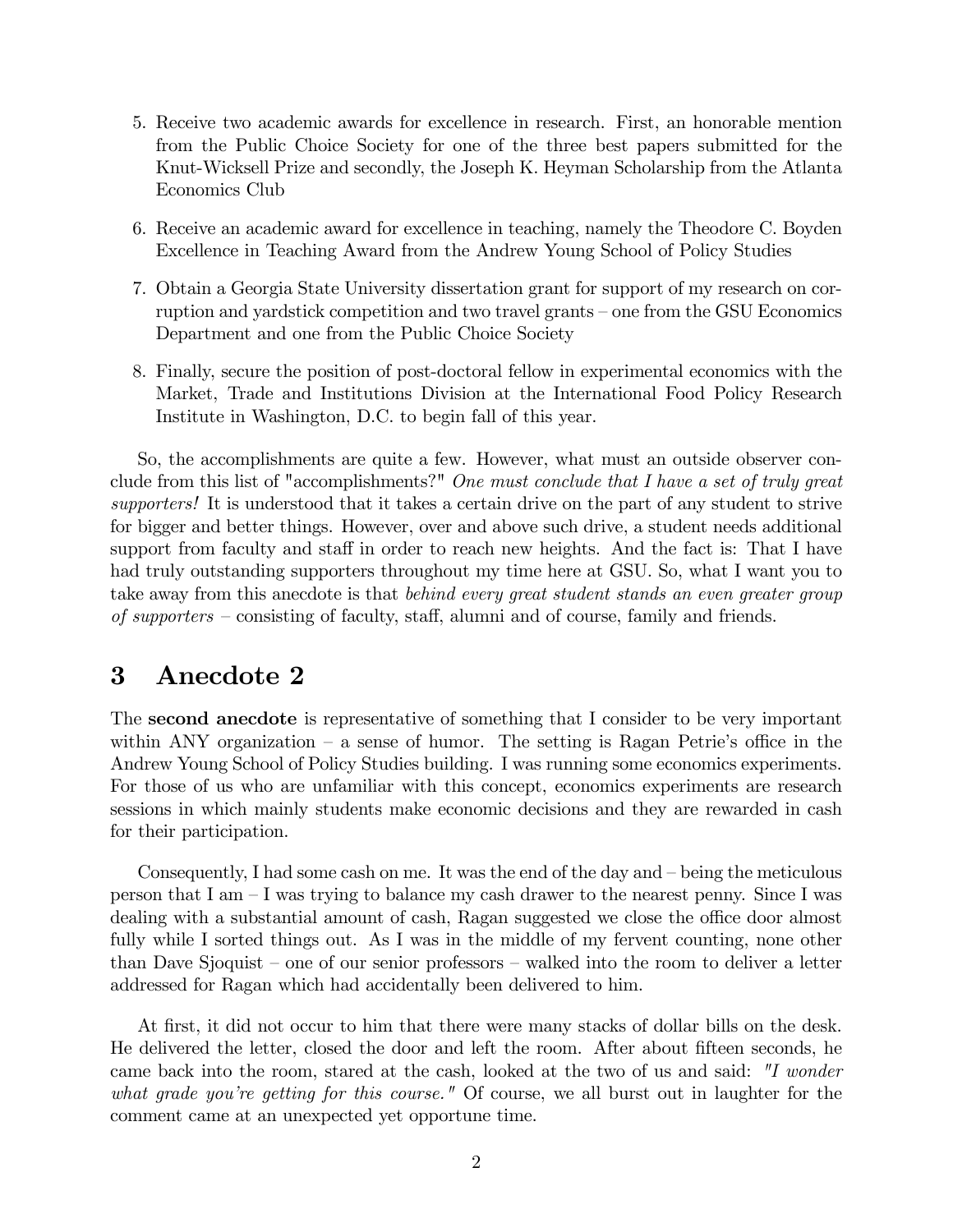To me this story is memorable because it is exactly the type of experience that characterizes the atmosphere at the Andrew Young School of Policy Studies.

First, the anecdote illustrates a sense of humor on the part of faculty  $-$  this is not an uncommon experience at GSU. From comical sayings such as "Don't do research with people who don't do research..." to "Where's the beef..." our faculty abound of humor and wit and, it seems that they always have something entertaining yet sensible to say.

Secondly, the anecdote illustrates a great relationship between students and faculty. I have attended several academic institutions throughout my career and many are the schools that have not managed to successfully bridge the divide between students and professors. AYSPS has been VERY successful at that and this is a great asset to our organization.

Finally, the anecdote contains some personal irony. For, the cash I was counting out was for my research experiments on corruption. So, one can imagine that to be "accused" of "corrupt" behavior at that point in time was quite ironic to me.

#### 4 Anecdote 3

The **third anecdote** is representative of the greatness of our staff. A while back, for some reason, only half of my graduate stipend was deposited into my bank account. Apparently, HR had recently changed systems and my usual payment was not linked to the appropriate accounts. As we all know, students generally live on a very tight budget. So, I was  $-$  to say the least – quite worried about this occurrence. How was I to pay rent, food etc.?

So, I ran to the usual staff members in the economics department  $-$  Caroline Griffin  $$ and in the Dean's office  $-$  Avani Raval  $-$  and I asked them what to do. After some phone calls had been made, Avani explained the problem. He then proceeded to inform me that he would write me a personal check to serve as a buffer until I received my full payment from GSU. Avani wrote me the check no questions asked and told me to pay him back whenever. I was very pleasantly surprised by this gesture and I cannot express how much I appreciated that. For, he had absolutely no obligation for doing that.

This anecdote illustrates a couple of main things. First, the importance of staff for a student's academic achievements and survival. Secondly, the attitude of AYSPS staff. Our staff is friendly, capable and open to inquiry and suggestion and they form a great complement to our organization.